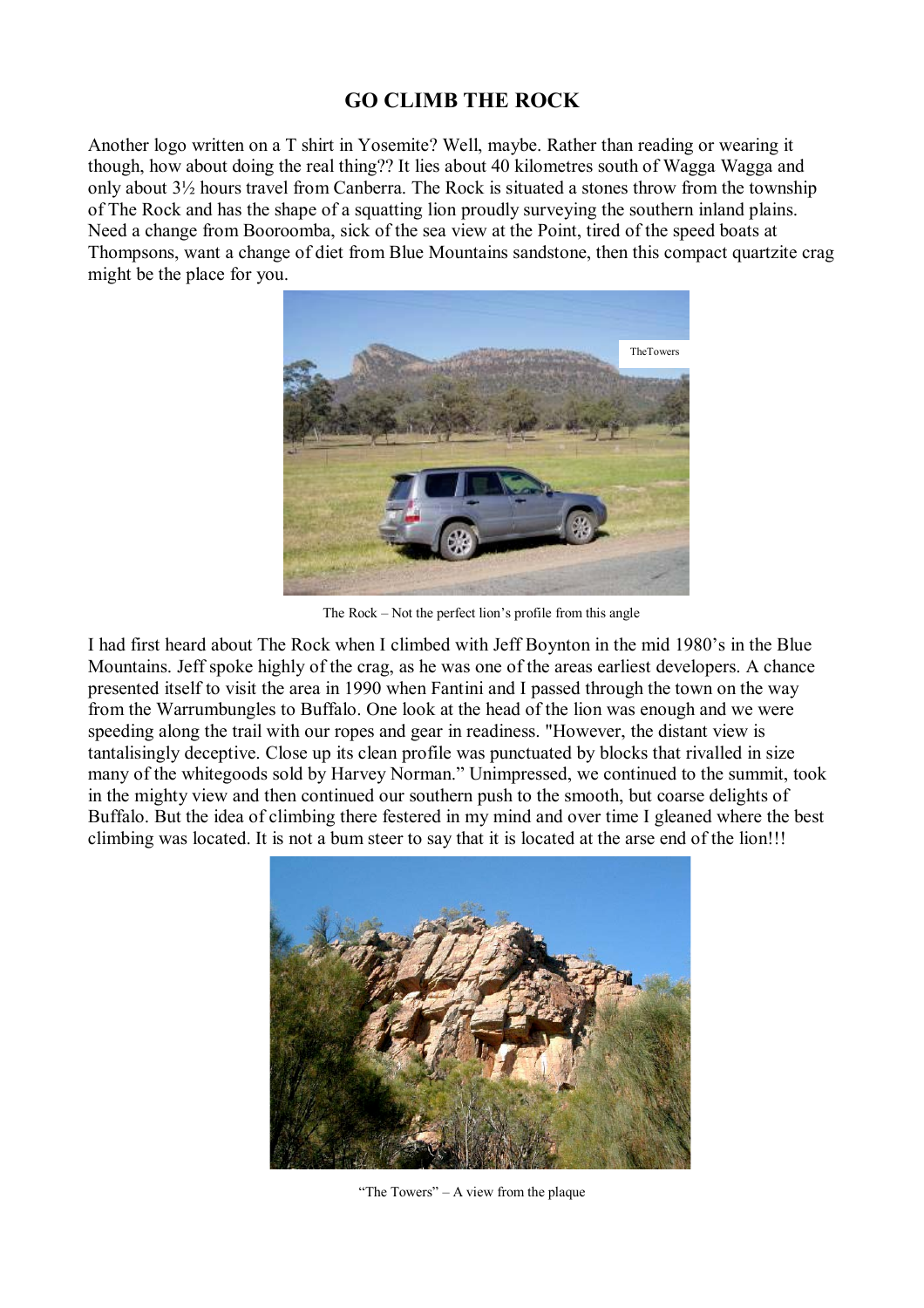In order to extract ourselves from our Canberran winter torpor Brian Mattick and I rocked down there in mid October 08. While towering it is not, this leonine glutinus maximus of the climbing world has been called 'The Towers'. Access is easy, just turn right off the Olympic Way into the 'main street' and then keep following it for about 3 or 4 kilometres until a signposted gravel road is reached. Turn left into this and park at the top right hand side of the parking area. Walk diagonally towards the mountain from the top corner boundary posts and after moving through undulating mullock heaps of gravel for about 100 metres or so a track will be reached. Turn right and follow it for about twenty minutes to reach the base of the crag. Just before reaching the crag at the top of the upward haul there is a plaque and a visitor's book. It is worthwhile reading the plaque and having a look at the book before moving on.

There are 40 climbs at The Towers, most of which are single pitch with many some 35 to 40 metres in length. Easy grades through to harder ones are available and many are nice if not classics. Once topping out, move leftwards for about 100 metres to where an easy scrambling gully descends to the base of the cliff leaving a straightforward walk back down to the packs. Some of the climbs have been marked and this allows the positions of others to be ascertained. We did not have a guide; just a list of climbs and their grades from crag.com but this was sufficient to ferret out most of the climbs. Protection on all of the routes that we ascended was good but bolts are very scarce and the NP&WS prohibits their placement. The cliff has a northerly aspect so it gets very hot. Even in October, it was getting towards the upper limit of discomfort from mid afternoon onwards. Make sure that water is taken, as there is none available near the cliffs.

In two days we climbed about 10 climbs, the hardest of which was **Lest We Forget**, a 17. It starts out of a groove and moves across a wall to a fine rightward leaning crack, which was capped by an intimidating roof. This was the highlight of the trip and was an absolute classic. It is worth making the trip just for this climb.



The author leading "Lest We Forget" grade 17. Note the roof.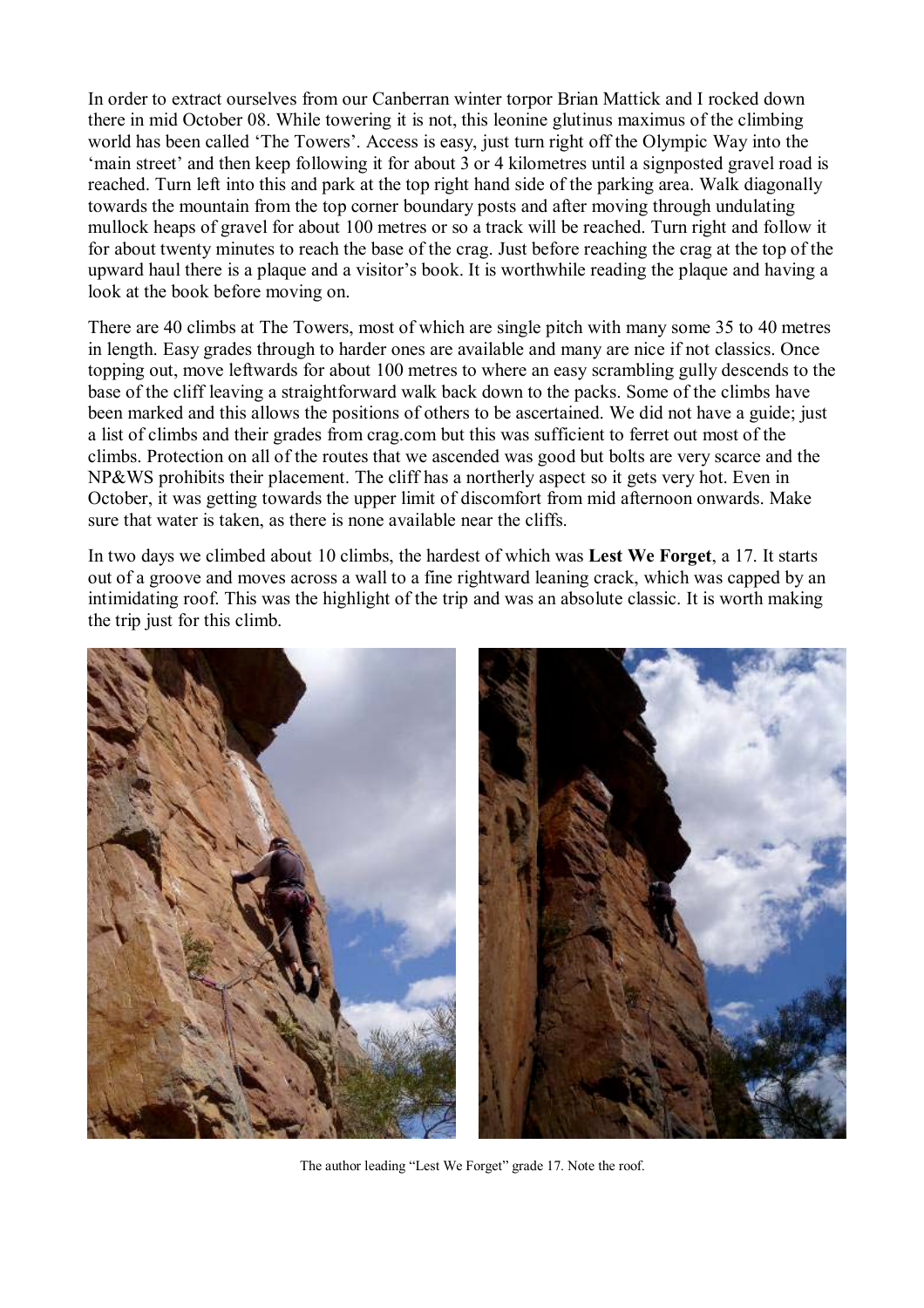Angie at 15 was also very good but was marred by two 'loose' blocks underneath the roof traverse. These required some tentative and delicate moves to negotiate but if this were solid rock it too would be another classic. Even so, it was very good.





The author finishing the roof traverse on **Angie,** grade 15, 35m. The blocks can be seen under the roof in the left photograph. **Staircase** 21, 35m is left of Angie. It has two bolts for the sports climbers amongst us. **Outside Edge** 19, 35m follows Angie to the roof then takes the

**Scratched Knees** was another classic that we climbed graded 15, 35m. It went up an acrobatic, groin stretching twin crack then through some beautifully sculptured bulges to the right. Now being in receipt of a guide book it seems that this route goes straight up but the detour that we made featured some very pleasant steep climbing.

crack on the right.



**Left.** Negotiating the bulge on **Scratched Knees**. The wall crack below is **Wall Flower** 19, 35m. **Below.** Topping out with the knees intact.

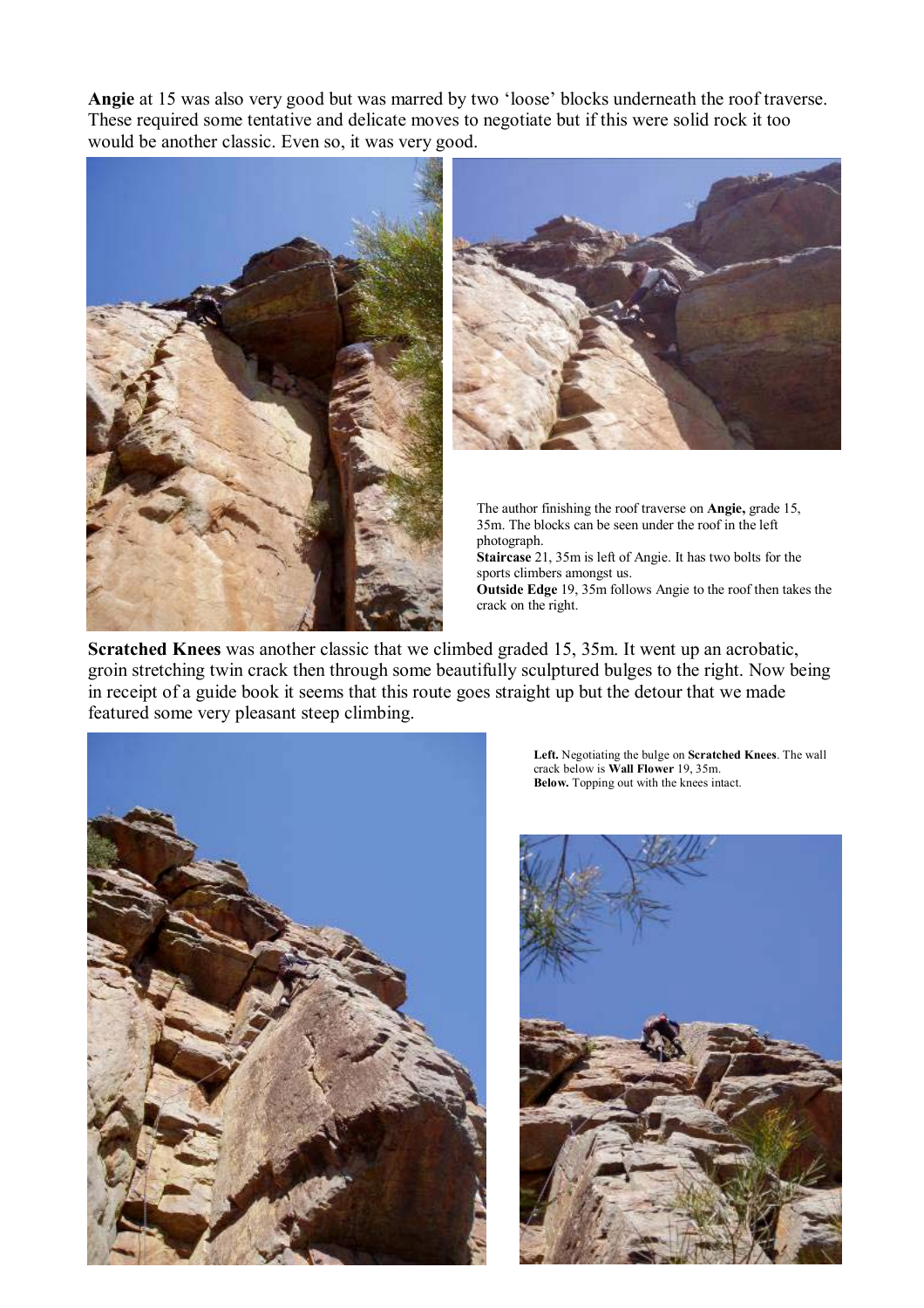Other routes that we climbed were Virgins' Crack 14, Honourable Harry 12, Jammer's Delight 9 and **Mrs Fairy** 12. All were good and followed crack systems, which largely, but not always, became slabby towards the top.





**Above. Honourable Harry** 12, 35m. The start has some tricky moves for the grade.



Above. Exiting Virgin's Crack 14, 40m **Above.** Starting **Jammer's Delight** 9, 40m. Several variants are available above here at much the same grade.



**Above.** A general view of the crag around the Virgin's Crack area.